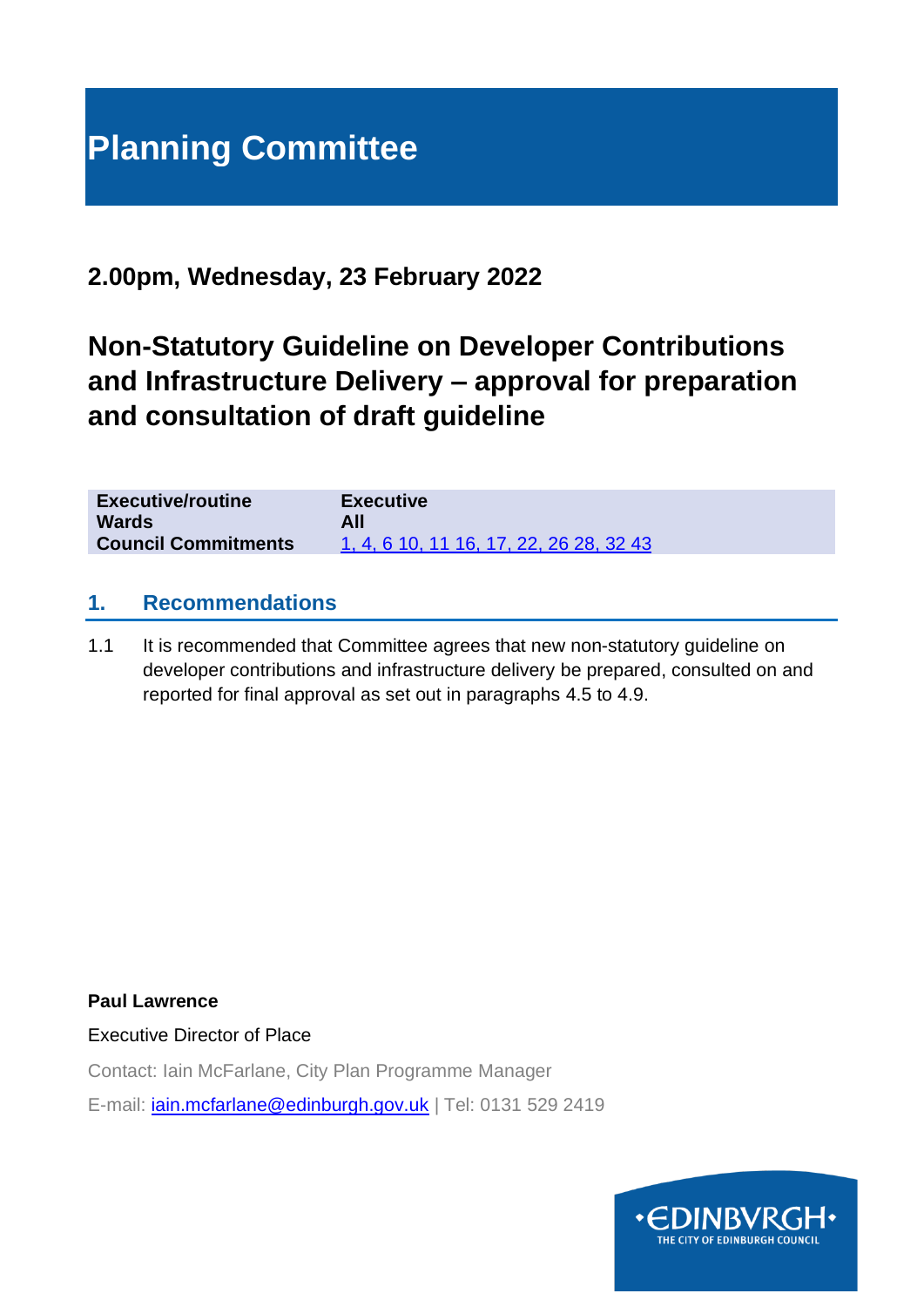# **Report**

# **Non-Statutory Guideline on Developer Contributions and Infrastructure Delivery – approval for preparation and consultation of draft guideline**

#### **2. Executive Summary**

2.1 A new guideline is being prepared to address the need for guidance on how to interpret and implement Edinburgh Local Development Plan (LDP) policy Del 1: Developer Contributions and Infrastructure Delivery. The Committee is asked to agree that this is prepared, consulted on and reported back for final approval as set out in paragraphs 4.5 to 4.9.

#### **3. Background**

- 3.1 The LDP set out a requirement for the preparation of Supplementary Guidance on Developer Contributions and Infrastructure Delivery. A final draft was prepared and submitted to Scottish Ministers for approval in 2018 but it was not adopted as set out in 3.2 below. This report proposes that new non-statutory supplementary planning guideline is now prepared to assist with the continued implementation of the statutory development plan in relation to developer contributions.
- 3.2 LDP Policy Del 1: Developer Contributions and Infrastructure Delivery set out the requirement to prepare statutory Supplementary Guidance (SG) to support the LDP's implementation. The Council sought to progress such guidance to adoption, however in January 2020 the Scottish Government instructed the Council not to adopt its finalised SG. Reasons are given in a report to Planning Committee in [February 2020.](https://democracy.edinburgh.gov.uk/documents/s14473/6.2%20Supplementary%20Guidance%20on%20Developer%20Contributions%20and%20Infrastructure%20Delivery.pdf) As reported in the annual review of guidance on [3 February 2021](https://democracy.edinburgh.gov.uk/documents/s31076/Item%207.1%20-%20Annual%20Review%20of%20Guidance.pdf) the preparation of new guidance was delayed due to the on-going impacts of the Covid-19 emergency.
- 3.3 The finalised SG from 2018 remains in use as a material consideration in determining planning applications and significant weight has been attached to it in appeals dealing with developer contributions. However, the guidance now needs to be updated to:
	- 3.3.1 Reflect subsequent housing land audits and Action Programmes;
	- 3.3.2 Include updated costs;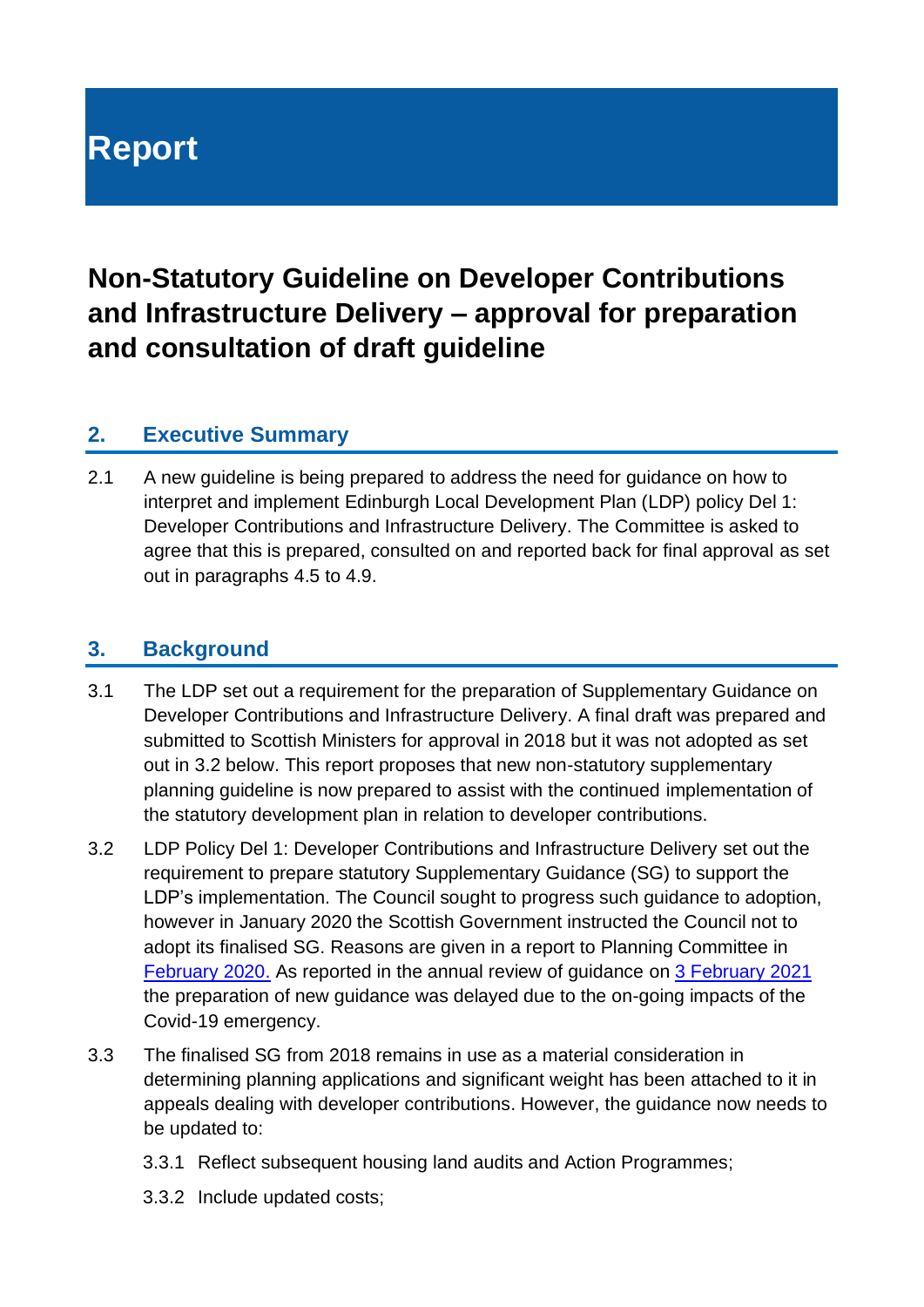- 3.3.3 Provide updated actions; and
- 3.3.4 Set out more clearly the evidence for the calculation of transport and education contributions.

#### **4. Main report**

#### **General Principles**

- 4.1 One of the aims of the LDP is to ensure that developers make a fair and realistic contribution to the delivery of necessary infrastructure provision and improvement associated with development.
- 4.2 LDP policy Del 1: Developer Contributions and Infrastructure Delivery requires development to:
	- 4.2.1 Contribute to the infrastructure provision, where relevant and necessary, to mitigate any negative additional impact (either on an individual or cumulative basis) commensurate to the scale of the proposed development; and
	- 4.2.2 Only progress subject to sufficient infrastructure already being available or where it is demonstrated that it can be delivered at the appropriate time.
- 4.3 To support the implementation of this policy, guidance is required. However, following the background described above and in light of the forthcoming removal of statutory supplementary guidance from the planning system following the Planning (Scotland) Act 2019, it is considered appropriate that non-statutory planning guideline is now prepared. This will provide guidance on how to implement LDP Policy Del 1, be a material consideration in the determination of planning applications and assist in the realisation of the aims of the LDP and delivery of its statutory action programme.
- 4.4 The consultation draft guideline will address the matters raised in the Ministerial Direction.
- 4.5 The new guideline will provide a robust basis for taking developer contributions, using the best available evidence base to demonstrate the levels of contributions sought fairly and reasonably relate in scale and kind to the proposed development, and reflect actual impacts of, and are proportionate to, the proposed development.

#### **Education Infrastructure**

- 4.6 In order to set out an evidence-based approach to contributions for education infrastructure, the guideline will:
	- 4.6.1 Use updated pupil generation rates;
	- 4.6.2 Provide reasonable thresholds for taking education contributions with 'per unit' rate(s), which account for units that are not expected to create a significant impact on education infrastructure;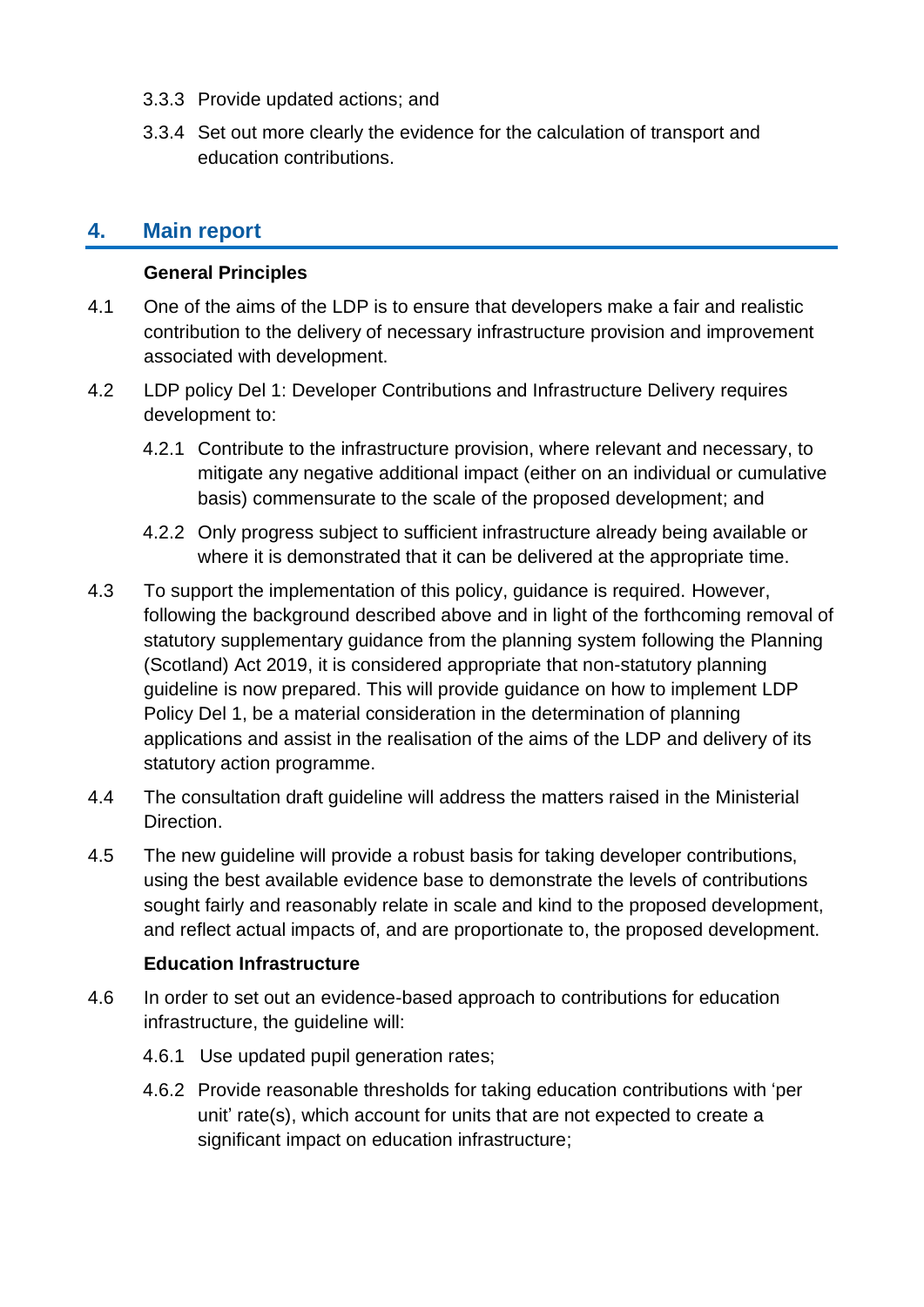- 4.6.3 Set contributions based on the latest education appraisal (currently the [City](https://www.edinburgh.gov.uk/downloads/file/30008/education-appraisal)  Plan 2030 [Education Appraisal, September 2021\)](https://www.edinburgh.gov.uk/downloads/file/30008/education-appraisal) using contributions zones for actions needed to address cumulative impacts; and
- 4.6.4 Use the actions and costs in the latest LDP Action Programme (December 2021).

#### **Transport Infrastructure**

- 4.7 The new guideline will:
	- 4.7.1 Set out evidence-based contribution zones for actions needed to address cumulative impacts, using information from relevant transport appraisals;
	- 4.7.2 Take account of the relative impacts of different developments within a zone; and
	- 4.7.3 Use the actions and costs in the latest LDP Action Programme (December 2021), and, as appropriate, the City Plan Proposed Action Programme (September 2021).

#### **Other Infrastructure**

- 4.8 Healthcare is not specifically listed in Section 1 of Policy Del 1 and therefore does not meet legislative requirements for it to be a matter dealt with in statutory SG. Addressing healthcare within non-statutory guideline will satisfy this concern and will:
	- 4.8.1 Establish the basis for taking healthcare actions, in accordance with LDP policy Hou 10: Community Facilities;
	- 4.8.2 Define the contribution zones; and
	- 4.8.3 Set out a formula for calculating contributions.
- 4.9 In addition, the consultation draft guideline will address:
	- 4.9.1 Relevant open space and public realm actions;
	- 4.9.2 Map the geographical extent for contributions zones that address cumulative impacts; and
	- 4.9.3 Provide clarity that developer contributions collected will be used for specified infrastructure delivery related to the proposal.
- 4.10 This guideline will provide the likely contribution levels for development in any given infrastructure contribution zone, however each application after submission will require an assessment as to if they are affected by any material consideration or change in circumstance.

### **5. Next Steps**

5.1 Based on the approach set out in section 4 above, a draft guideline on developer contributions will be prepared, published and consulted on in Spring 2022. Following consideration of the consultation responses, a final guideline will be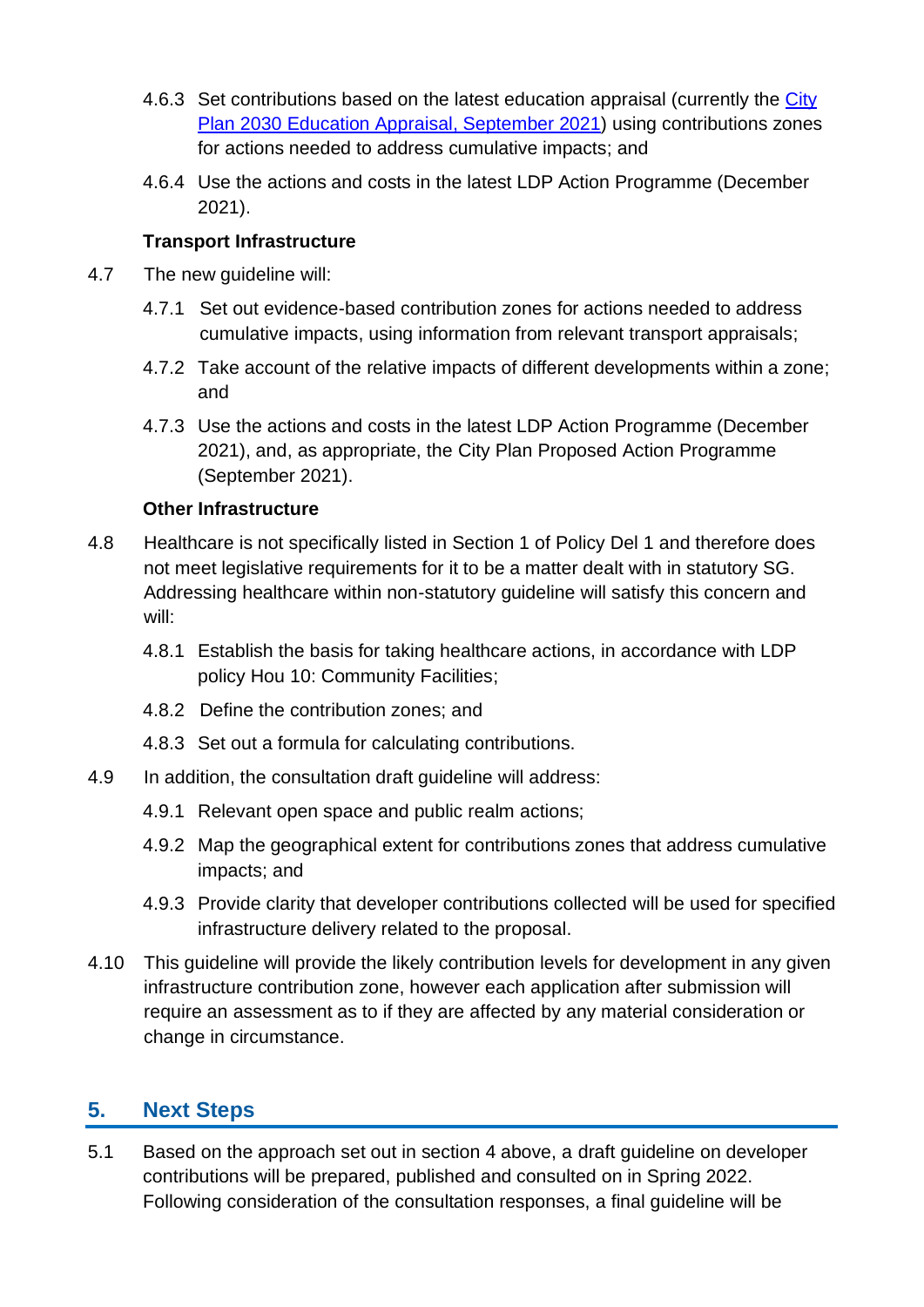reported to Planning Committee for approval allowing it to be in use by Autumn 2022.

## **6. Financial impact**

6.1 There are direct financial impacts arising from the approval of this report.

#### **Financial Risks**

- 6.2 The Council is able to collect contributions towards infrastructure actions through Section 75 and other legal agreements. This covers the proportional cost of mitigating infrastructure related to the impact of development and in some instances the full infrastructure action also relates to addressing existing infrastructure need. Therefore, these powers may not always to lead to full cost recovery from developers and there will still likely be an overall large funding requirement falling to the Council as a result of addressing the full infrastructure provision.
- 6.3 There is also risk both on the timing and achievement of developer contributions which could create a short-term or overall funding pressure. Delivery of infrastructure actions will cover the full period of the plan and the Council has developed a financial model to calculate a more accurate assessment of costs based on the timing of income and levels of expenditure. This is reported on to the Finance and Resources Committee following the approval of each Action Programme.
- 6.4 Financial impacts in relation to the Local Development Plan have been reported to Finance and Resources Committee in the Sustainable Capital Budget Strategy 2022-2032 report of 3 February 2022. That report notes that there have been no further changes to Developer Contributions assumed within the strategy, but the funding stream will be kept under review as the Wave 4 schools, Local Development Plan and subsequently City Plan infrastructure progress.

### **7. Stakeholder/Community Impact**

- 7.1 While there is not a statutory requirement to consult during the preparation of nonstatutory planning guidelines, it is good practice to do so especially where there will be significant implications from interested parties. A formal consultation process will take place on a complete draft guideline to allow interested parties, including communities, developers and landowners to comment and influence on the final draft.
- 7.2 Consultation responses will be taken into account and a summary of consultation responses will be included when the final draft guideline is reported allowing the Planning Committee to see how consultation views have influenced the guidance.
- 7.3 An Integrated Impact Assessment will be undertaken during its preparation and its findings will input into its drafting and reported with the final draft.